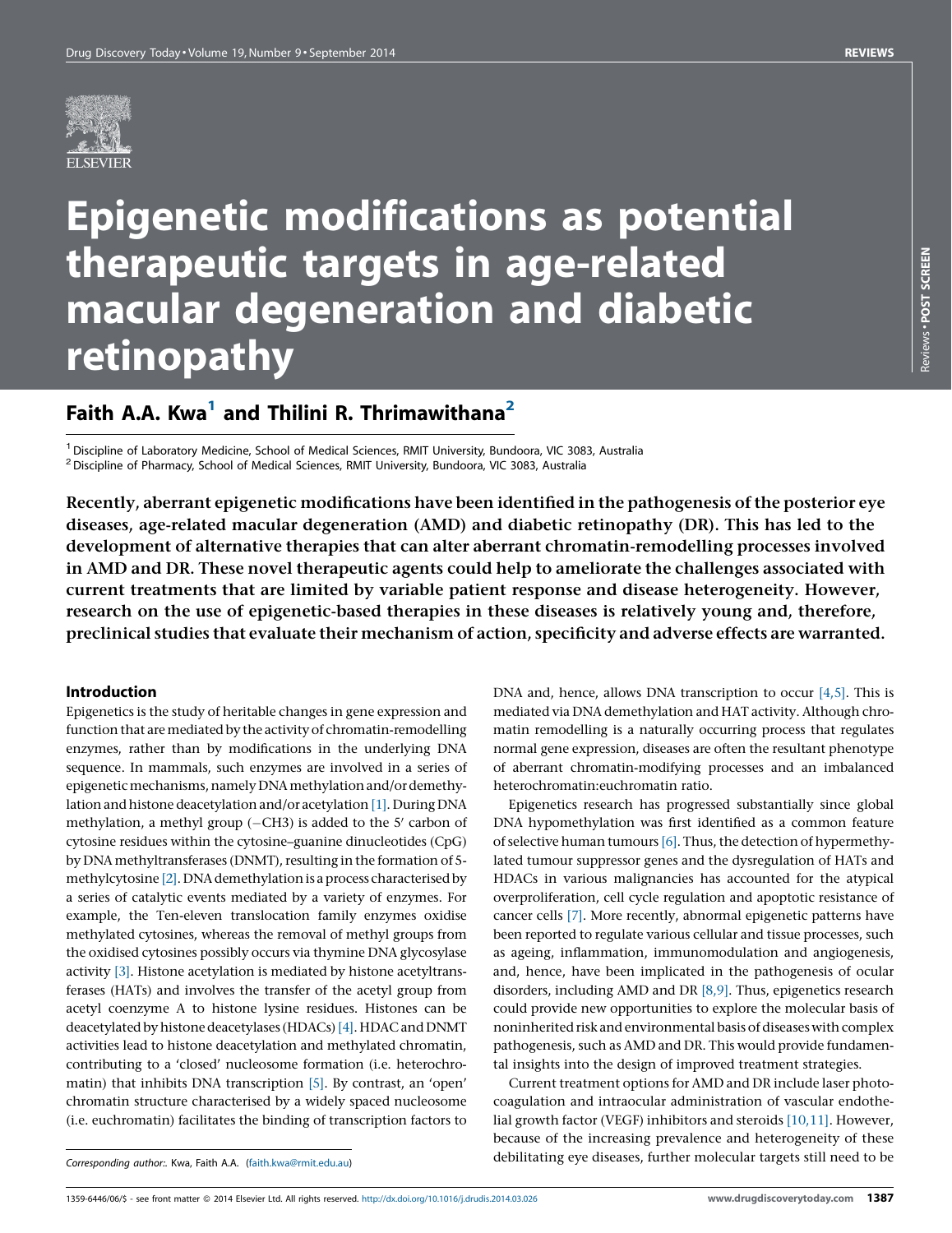identified for the efficient management of both AMD and DR [\[11\]](#page-5-0). Emerging new therapies, such as epigenetic-based agents focussed on targeting regulators of inflammatory, angiogenic and oxidative damage pathways, could prevent and/or retard disease progression.

# The role of epigenetics changes in the pathogenesis of AMD

It is well established that AMD is characterised by the presence of extra-retinal deposits of protein and lipid known as drusen that ultimately lead to pigmentary and visual disturbances [\[12\]](#page-5-0). Impaired phagocytosis of retinal debris and accumulation of lipofuscin might also be responsible for AMD-associated symptoms [\[13\]](#page-6-0). The pathogenesis of this disease can be divided according to 'dry' and 'wet' types. Age-progressive inflammatory damage and apoptosis of retinal pigment epithelium (RPE) and photoreceptors contribute to the atrophy and central vision loss in 'dry' AMD, whereas the central blindness in 'wet' AMD is caused by chronic hypoxia via mammalian target of rapamycin/hypoxia-inducing factor (mTOR/HIF), VEGF-induced choroidal neovascularisation, decreased tight and adherens junctions, and subsequent leakage of new blood vessels [\[14,15\]](#page-6-0).

In a genome-wide association study (GWAS) on more than 17 000 patients with advanced AMD, Fritsche and colleagues identified seven new genomic loci that are linked to the regulation of complement activity, lipid metabolism, extracellular matrix remodelling and angiogenesis observed in AMD, namely collagen, type VIII, alpha 1 – filamin A interacting protein 1-like (COL8A1– FILIP1), immediate early response 3 – discoidin domain receptor tyrosine kinase 1 (IER3–DDR1), solute carrier family 16 (monocarboxylate transporter), member 8 (SLC16A8), transforming growth factor, beta receptor 1 (TGFBR1), RAD51 paralogue B (RAD51B), ADAM metallopeptidase with thrombospondin type 1 motif, 9 (ADAMTS9) and beta 1,3-galactosyltransferase-like B3GALTL. Other genetic risk factors of AMD include genes encoding age-related macular degeneration 1 (ARMD1), apolipoprotein E (APOE) and Complement Factor H (CFH); VEGF genes have also been reviewed [\[16\]](#page-6-0). Interestingly, both mitochondrial and nuclear DNA from RPE cells of patients with AMD showed increased oxidative damage, thereby indicating the role of defective or imbalanced redox enzymes in the pathogenesis of this disease [\[17\]](#page-6-0). Environmental risk factors that might contribute towards the elevated oxidative stress in AMD include smoking, low omega-3 diet, excessive retinal iron levels and ageing [\[18\]](#page-6-0). However, there are presently no molecular markers to monitor disease progression. It is speculated that both genetic and environmental factors could act synergistically to increase the risk of progression [\[15\]](#page-6-0).

In view of the above, the key pathological features of AMD are caused by high oxidative stress, which is explained by the accumulation of oxidised polyunsaturated fatty acids and depletion of antioxidants (e.g. vitamin C) with age and long-term intense light exposure [\[19,20\].](#page-6-0) The oxidative damage can be marked by decreased mRNA and protein levels of detoxification enzymes, such as glutathione S-transferase (GST; e.g. GSTM1 and GSTM5) in RPE cells that have been correlated with total GSTM1 promoter hypermethylation [\[21\].](#page-6-0) Additional evidence supporting the role of aberrant epigenetic modifications is provided by Gnana-Prakasam et al., who reported significant increases in mRNA expression of HDAC1, HDAC3, HDAC6, DNMT1 and DNMT3a mRNA expression in RPE cells of mice with excessive iron levels and, thus, are at a higher risk for AMD [\[22\].](#page-6-0) Furthermore, ageing is an important factor in alterations of DNA methylation and histone acetylation status that might exacerbate these undesired modifications, leading to the gene-silencing effects observed in AMD [\[23\]](#page-6-0).

Studies on epigenetic mechanisms in ocular diseases only began during the past decade. One of the earlier studies reported that HIF- $1\alpha$  expression is downregulated by HDAC1 activity [\[24\]](#page-6-0). Interestingly, VEGF expression downregulates HDAC7 and promotes expression of genes involved in angiogenesis [\[25\].](#page-6-0) Inflammation is another hallmark of AMD and is triggered by changes in histone acetylation and methylation status that involves the production of inflammatory cytokines and autoinflammatory T cells [\[26\]](#page-6-0). For example, an increased level of interleukins (i.e. IL-17 and IL-22) was found in the serum of patients with AMD. IL-17 and IL-22 released from a subset of CD4+ helper T cells can promote IL-17 receptor C (IL17RC) promoter demethylation, which enhances IL17RC expression and, hence, further amplifies a chronic inflammatory response in the macula [\[27\]](#page-6-0). These observations suggest the importance of aberrant methylation patterns in the hyperactivity of the aged immune system associated with the disorder. Given that oxidative damage associated with AMD is influenced by the imbalance between hypermethylation and hypomethylation, diminished expression of redox enzymes and scavengers of reactive oxygen species (ROS) is observed, leading to reduced protection from antioxidants [\[21\]](#page-6-0). The cellular redox state of the retina as age progresses might involve the activation of a stress-responsive HDAC known as sirtuin 1 (SIRT1). SIRT1 triggers hypoxia and angiogenesis via upregulating the expression of HIF-2 $\alpha$ , VEGF and erythropoietin [\[14,22\]](#page-6-0). Together with SIRT1-induced deacetylation of the p53 protein, the reduced expression of antiapoptotic genes sensitises aged RPE cells to apoptosis [\[13\].](#page-6-0) Clusterin, a major component of drusen deposits, was found to be more highly expressed in cultured RPE cells derived from patients with AMD compared with healthy donors of similar age because of hypomethylation of the clusterin promoter [\[12\].](#page-5-0)

# The use of chromatin-modifying agents in the treatment of AMD

# DNMT inhibitors

DNMT inhibitors (DNMTIs) aim to block methylation, reactivate the expression of genes and reverse pathological processes. In vitro studies have shown the ability of the DNMTI, 5-aza-2'-deoxycytidine (AZA), to upregulate clusterin expression in RPE cells via hypomethylation of the CpG islands in its promoter region [\[12\]](#page-5-0). This observation suggests the need for agonists to enhance DNA methylation of the clusterin promoter, particularly during the early stages of AMD. Interestingly, Hellebrekers et al. reported the ability of AZA to inhibit angiogenesis in in vitro and in vivo tumour models [\[28\].](#page-6-0) Therefore, AZA might retard the neovascularisation in 'wet' AMD. The above findings suggest that the effective use of DNMTIs in AMD treatment will vary according to the stage and/or form of the disease.

## HDAC inhibitors

There has been much clinical success in the use of HDACIs in eradicating the pathological processes (e.g. inflammation and angiogenesis) in various disorders, especially cancer [\[29\]](#page-6-0). Recently,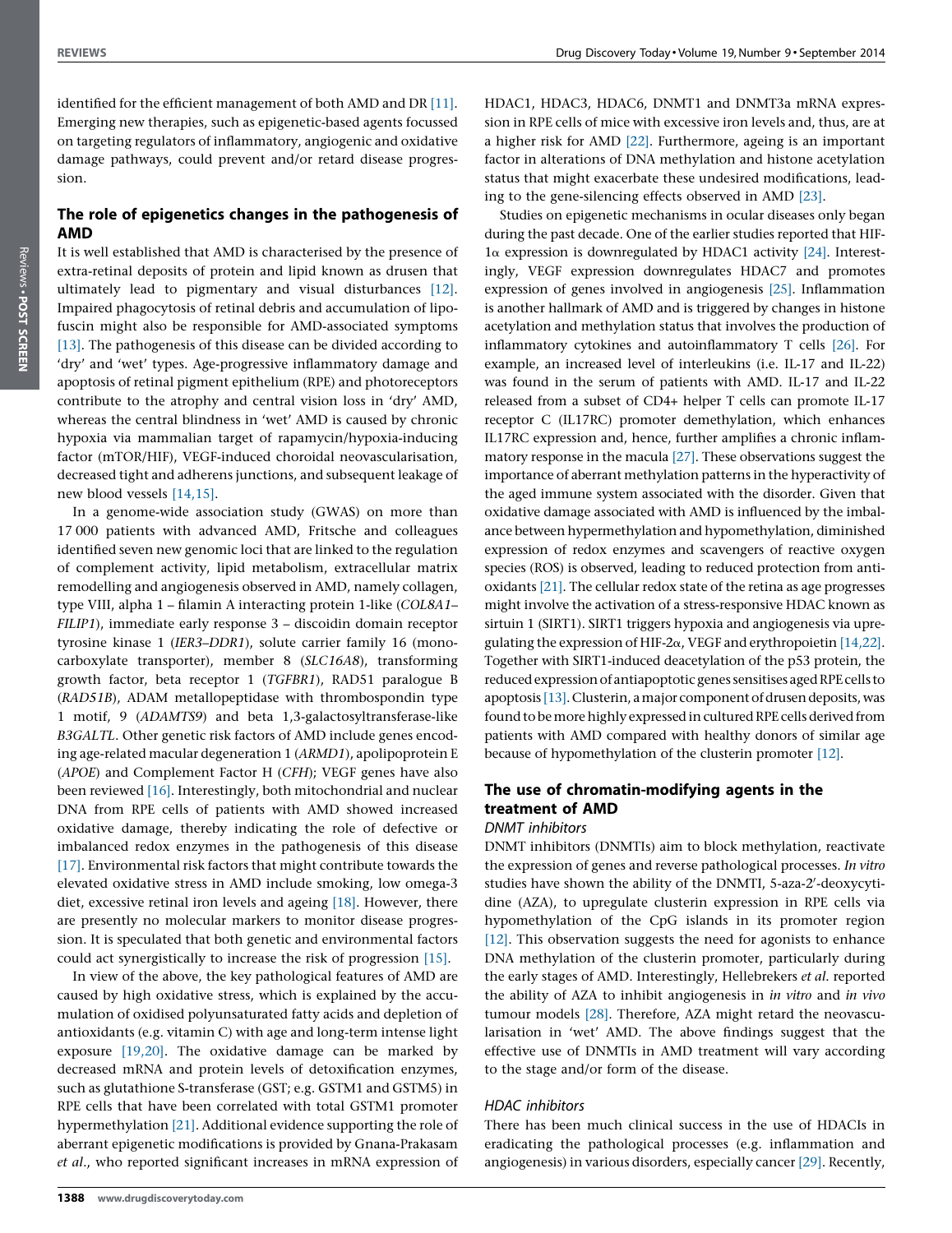it was revealed that HDACIs have promising effects in animal models of inflammatory disease and might hold the key to AMD treatment [\[30\].](#page-6-0) The hydroxamic acid-derived HDACI, trichostatin A (TSA), interferes with chromatin-remodelling processes leading to the accumulation of hyperacetylated histones, suppresses inflammation by inhibiting the expression and production of inflammatory cytokines and chemokines, and reduces the capacity of dendritic cells to migrate to inflamed sites [\[31,32\].](#page-6-0) In a retinal ischaemic rat model of AMD, TSA was found to protect the retina from ischaemic damage and to inhibit the activity of matrix metalloproteinases (MMPs), which is responsible for the degradation of the Bruch's membrane, resulting in AMD pathogenesis [\[33\].](#page-6-0)

Other HDACIs, including valproic acid (VPA), have been shown to inhibit angiogenesis and complement activation in vitro and in vivo, thereby attenuating the undesired neovascularisation and drusen formation characteristic of AMD [\[34\].](#page-6-0) Under hypoxic conditions, SIRT1 reduces and increases the expression of HIF-2 $\alpha$  and VEGF proteins, respectively [\[14\].](#page-6-0) Sirtinol, an inhibitor of SIRT1, can reverse these changes and reduces choroidal endothelial cell proliferation and, hence, neovascularisation [\[14\].](#page-6-0) This observation has been further validated by reports that reveal the ability of HDACIs to influence the expression of a range of angiogenesis-related genes, such as angiopoietin 2 and endothelial cell nitric oxide synthase [\[35,36\].](#page-6-0) Some naturally occurring compounds have been proven to exhibit HDAC inhibitory properties. One example is L-sulforaphane (LSF), an extract derived from cruciferous vegetables, such as broccoli. LSF protects the retina by exerting antioxidative and antiinflammatory effects via inhibition of HDACs, which induces the expression of redox proteins, including GST, nicotinamide adenine dinucleotide phosphate, quinone reductase and thioredoxin in RPE cells and attenuation of retinal cell apoptosis in response to various inflammatory stimuli (e.g. ischaemia-induced injury) [\[20,37\].](#page-6-0) Hence, LSF is a promising epigenetic-based therapeutic agent for early-stage AMD. Although there are no current clinical trials or US Food and Drug Administration (FDA)-approved HDACIs for AMD, a patent that specifies the use of hydroxamic acid-based HDACIs in the treatment of ocular neovascular or oedematous disease, including AMD and DR, has been published [\[38\].](#page-6-0)

#### Other potential epigenetic-based therapies

13-Cis retinoic acid and some of its synthetic derivatives have been used as a supplement for eye health and they are known to delay visual disturbances because of their ability to inhibit the formation of 11-cis retinal in the RPE, a key step in the visual retinoid cycle. These compounds can alter the chromatin structure and modulate the expression of angiogenesis-related genes, such as those encoding thrombospondin and pigment epithelium-derived factor in human RPE cells, thus exerting antiangiogenic effects [\[39\].](#page-6-0) 9-Cis retinoic acid was also found to promote apoptosis of vascular endothelial cells without the presence of an intact RPE [\[40\]](#page-6-0).

RPCs are multipotent and capable of self-renewal. This might favour the development of HDACIs and DNMTIs that target and promote the expression of genes involved in neurogenesis and gliogenesis, such as hairy and enhancer of split (Hes)-1, Hes-5, Hesr2: Hairy and enhancer of split-related 2, Mash1: Mammalian achaete scute homolog-1, mouseath (Math)-3, Math-5, neuronal differentiation (Neurod)-1 and Neurod-4, to enable regeneration of the damaged retina in AMD [\[41\]](#page-6-0).

Reviews -

Reviews . POST SCREEN POST SCREEN

Antiapoptotic proteins, such as B-cell CLL/lymphoma 2 (Bcl-2) would also be an ideal drug target for AMD because their expression decreases with age [\[13\]](#page-6-0). Resveratrol, a compound found in the skin of red grapes, is reported to regulate HDAC activity and ultimately inhibit caspase 3 activation [\[13\].](#page-6-0) Therefore, future AMD treatment can involve the combined administration of Bcl-2-targeted drugs and resveratrol to restore the integrity and prevent apoptosis of the RPE.

The experimental methodology used to investigate the abovementioned chromatin-modifying agents in this disease is summarised in [Table](#page-3-0) 1 for comparative purposes.

# The role of epigenetics changes in the pathogenesis of DR

DR is a microvascular complication of diabetes and the leading cause of blindness among adults [\[42\]](#page-6-0). It involves obstruction and increased permeability of retinal vessels, which leads to macular oedema during the nonproliferative phase (i.e. DME) and abnormal neovascularisation on the retinal surface during the proliferative phase (i.e. PDR). In advanced disease, retinal and vitreous haemorrhage, retinal detachment, fibrous proliferation and neovascular glaucoma are evident [\[42\].](#page-6-0)

Poor glycaemic control, inflammation and neurodegeneration have been identified as the key contributing factors in the pathophysiology of DR. The mechanisms of cellular damage induced by hyperglycaemia include formation of advanced glycation-end products and activation of the aldose-reductase metabolic pathway, protein kinase C and ROS [\[42\].](#page-6-0) Despite the identification of several common genetic variants and the strong familial clustering of diabetes, the association between genetic factors and DR is yet to be fully elucidated [\[43\].](#page-6-0) More recently, epigenetics processes have been proposed to have a significant role in the pathogenesis of diabetic complications, familial clustering and metabolic memory in diabetes [\[44\]](#page-6-0).

The role of histone modifications in diabetic complications has been verified. Results from a genotyping study on patients with type 1 diabetes mellitus  $(N = 2991)$  revealed an association between a polymorphism in a Histone 3 Lysine 9 (H3K9) selective methyltransferase gene (Suppressor of Variegation 3–9 Homolog 2; SUV39H2) and DR [\[45\].](#page-6-0) Syreeni et al. also defined the altered function of DNMT as an early event in diabetic vascular complications and suggested the role of SUV39H2 in the hyperglycaemiainduced inflammatory response [\[45\].](#page-6-0)

Epigenetic modification of Sod2, a gene that encodes mitochondrial superoxide (MnSOD), has also been implicated in the pathogenesis ofDR.MnSODhas beenshowntoprotectretinal endothelial cells from glucose-induced oxidative stress and apoptosis. This protective system is impaired in diabetes and is likely to promote the onset of DR [\[46\]](#page-6-0). Zhong and Kowluru reported that hyperglycaemia leads to a significant epigenetic alteration of Sod2 with an increase in tri-methylation of histone H4 lysine 20 (H4K20me3) and acetylation of histone H3 lysine 9 (H3K9) in a rodent model of diabetes [\[47\].](#page-6-0) Their preclinical studies demonstrated a decrease in methylation of histone H3 lysine 4 (H3K4me2) at the Sod2 gene. Additionally, a significant decrease in H3K4me2 at Sod2 and Sod2 gene expression in retinas obtained from human donor eyes with DR compared with nondiabetic donor eyes was observed. This study also demonstrated the irreversible nature of the methylation status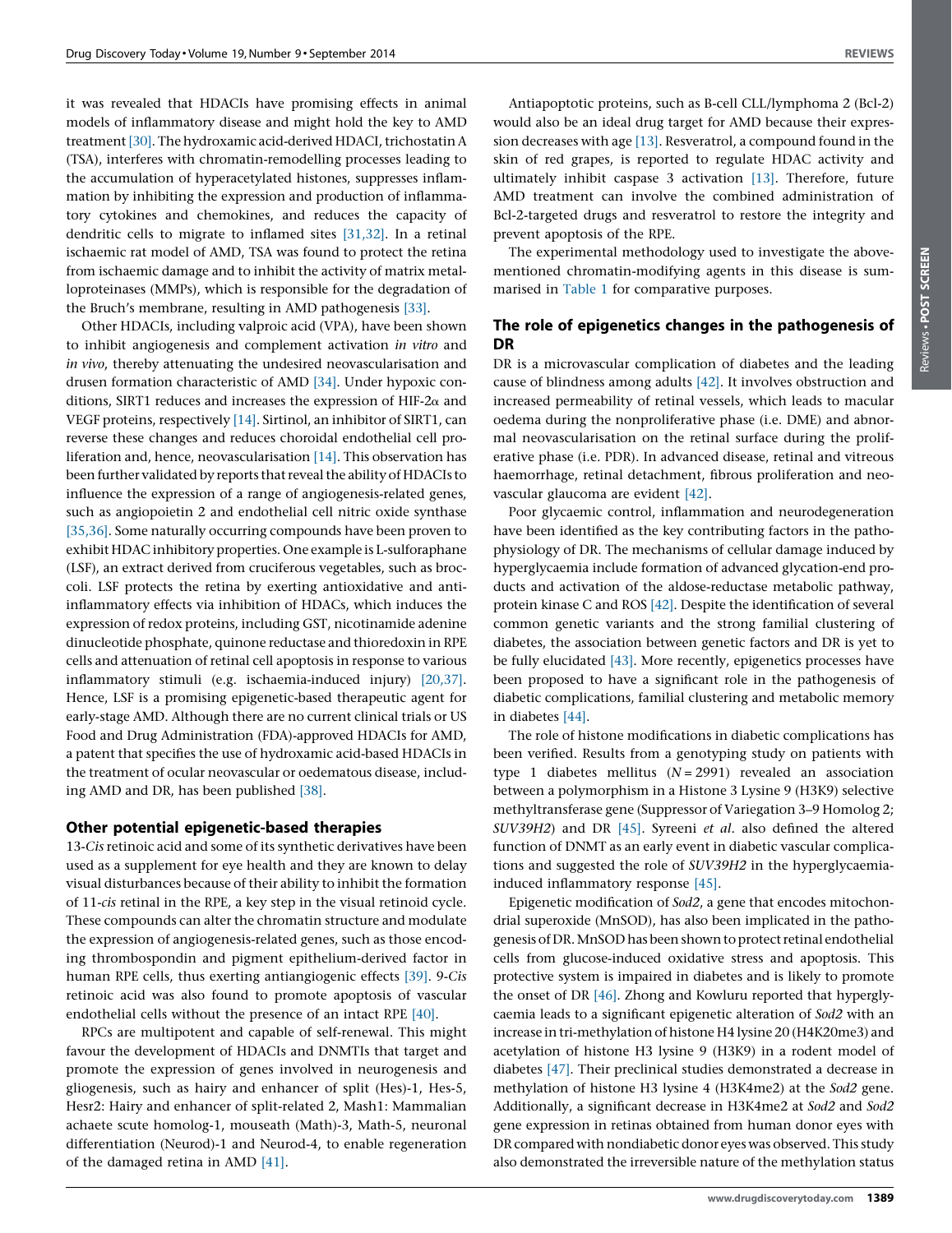#### <span id="page-3-0"></span>TABLE 1

| <b>AMD and DR</b>      |                                                                                              |                                                                                     |                                                              |                                                                                                               |             |
|------------------------|----------------------------------------------------------------------------------------------|-------------------------------------------------------------------------------------|--------------------------------------------------------------|---------------------------------------------------------------------------------------------------------------|-------------|
| Compound               | <b>Potential target disease</b>                                                              | <b>Experimental model</b>                                                           | <b>Dose</b>                                                  | Route of<br>administration                                                                                    | <b>Refs</b> |
| 5-Aza-2'-deoxycytidine | <b>AMD</b>                                                                                   | Human RPE cells                                                                     | <b>10 MM</b>                                                 | N/A                                                                                                           | [11]        |
|                        |                                                                                              | Human umbilical vein endothelial cells                                              | 200 nM to 10 MM                                              | N/A                                                                                                           | $[27]$      |
|                        |                                                                                              | Mouse b.END5 brain endothelioma cells                                               | 0.1 MM to 10 MM                                              | N/A                                                                                                           |             |
|                        |                                                                                              | Mouse tumour model (C57BL/6;<br>6-week-old injected B16F10 mouse<br>melanoma cells) | 10 mg/kg administered<br>daily for 7 days                    | Intraperitoneal                                                                                               |             |
| <b>Curcumin</b>        | DR                                                                                           | Streptozotocin-induced diabetic rats<br>(Wistar albino)                             | 1 g/kg body weight for<br>16 weeks                           | Oral                                                                                                          | $[59]$      |
|                        |                                                                                              | Baculovirus-expressed recombinant<br>full-length p300                               | 50 mM, 100 mM, 200 mM<br>and 300 mM                          | N/A                                                                                                           | $[58]$      |
| L-sulforaphane         | AMD                                                                                          | 4-Week-old BALB/C mice                                                              | 0.5 mg per day up to 5 days                                  | Intraperitoneal                                                                                               | $[36]$      |
|                        |                                                                                              | Human adult RPE cell line (ARPE-19)                                                 | 5 mM                                                         | N/A                                                                                                           | $[19]$      |
| Minocycline            | DR                                                                                           | Streptozotocin-induced diabetic<br>rats (Lewis)                                     | 10 mg/kg administered<br>five times per week<br>for 10 weeks | Intraperitoneal                                                                                               | [48]        |
|                        |                                                                                              | Retinal Müller cell line                                                            | 20 nM or 5 MM (with<br>30 mM glucose)                        | N/A                                                                                                           |             |
|                        |                                                                                              | Retinal Müller cell line                                                            | 10 mM, 25 mM, and<br>50 mM (with 25 mM<br>glucose)           | N/A                                                                                                           | $[57]$      |
|                        |                                                                                              | Primary Müller cells                                                                | 10 mM, 25 mM, 50 mM<br>and 100 mM (with<br>25 mM glucose)    | N/A                                                                                                           |             |
| Resveratrol            | AMD                                                                                          | Primary human RPE cells                                                             | 25 MM                                                        | N/A                                                                                                           | $[12]$      |
| <b>Sirtinol</b>        | <b>AMD</b>                                                                                   | Choroidal endothelial cells (RF/6A)                                                 | 200 mM                                                       | N/A                                                                                                           | $[13]$      |
|                        |                                                                                              | Primary human RPE cells                                                             | 25 mM and 50 MM                                              | N/A                                                                                                           | $[12]$      |
| <b>Trichostatin A</b>  | Retinal degenerative<br>diseases (e.g. AMD, DR,<br>glaucoma and retinal<br>artery occlusion) | Brown Norway rats                                                                   | $2.5 \text{ mg/kg}$                                          | Intraperitoneal:<br>Day 0: 1 h before<br>and 4 h after<br>ischaemic injury<br>Days 1, 2 and 3:<br>twice daily | $[32]$      |
|                        |                                                                                              | Primary astrocytes                                                                  | 100 nM                                                       | N/A                                                                                                           |             |
|                        | Inflammatory diseases                                                                        | Murine dendritic cells<br>(bone marrow derived)                                     | 10 nM, 50 nM or<br>500 nM for 1 h                            | N/A                                                                                                           | $[30]$      |
| Valproic acid          | Angiogenesis-related<br>disorders (e.g. AMD<br>and DR)                                       | Human umbilical vein<br>endothelial cells                                           | $0.25$ mM to 1 mM                                            | N/A                                                                                                           | $[33]$      |

Overview of experimental methodology used in studies investigating the use of chromatin-modifying compounds in the treatment of

despite re-establishment of good glycaemic control in diabetic rodent models, thereby illustrating the association of histone methylation with the metabolic memory phenomenon [\[48\]](#page-6-0).

Reduced acetylation of retinal histone 3 (H3) has also been demonstrated using a rat model of diabetes [\[49\]](#page-6-0). Given that a persistent increase in HDAC activity and compromised H3 and H3K9 acetylation was observed after termination of a poor glycaemic control for 6 months, this finding supports the role of histone modifications in metabolic memory. By contrast, Kadiyala et al. found a significant increase in retinal H3 and H4 acetylation in diabetic rats [\[50\]](#page-6-0). Such conflicting evidence could be attributed to the inconsistent duration of hyperglycaemia in diabetic animal models [\[49,50\].](#page-6-0) This warrants further investigation into the role of HDAC and HAT activity in the development of DR.

Proteolytic enzymes, such as MMPs, were reported to be elevated in various tissues of patients with diabetes. Kowluru et al. showed that ablation of the MMP-9 gene ameliorated diabetic rodents from developing DR [\[51\]](#page-6-0). Zhong and Kowluru investigated the involvement of epigenetics in the expression of MMPs in DR and showed an increase in the activity of lysine-specific demethylase 1 (LSD1) in the retina [\[52\].](#page-6-0) The authors also demonstrated a reduction in histone H3 dimethyl lysine 9 (H3K9me2) and an increase in acetyl H3K9 at the retinal MMP-9 promoter in rodents. Additionally, similar epigenetic alterations in the MMP-9 promoter region have been identified in human donor eyes with DR [\[52\]](#page-6-0).

Hypermethylation of the CpG sites at the regulatory region of DNA polymerase gamma (POLG1) might also dictate DR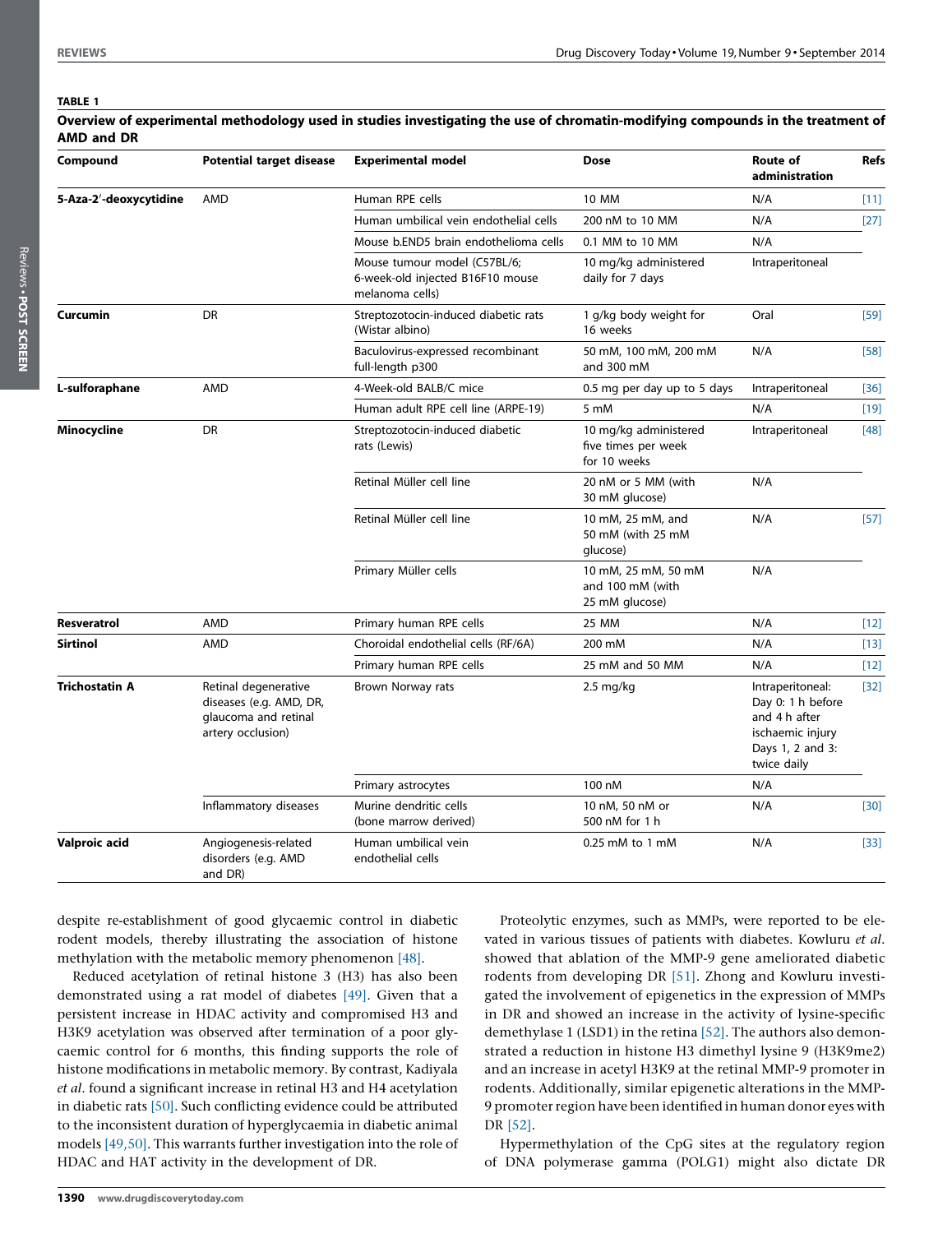Reviews -

Reviews . POST SCREEN POST SCREEN

<span id="page-4-0"></span>progression [\[53\].](#page-6-0) POLG1 is involved in DNA transcription and the resulting epigenetic modification leads to impairment of the mitochondrial DNA replication system and subsequent apoptosis of retinal capillary cells. Tewari et al. also demonstrated a significant increase in DNMT activity in the retinal nuclear fraction of the rodents with DR [\[54\]](#page-6-0).

# The use of chromatin-modifying agents in the treatment of DR

### HDAC inhibitors

Recent studies have indicated HDACs as potential therapeutic targets for various diseases, including neurodegenerative

disorders, autoimmune disorders and diabetes mellitus [\[55\].](#page-6-0) Fan et al. reported that HDAC2, the primary isoform localised in the inner retinal layers, represents nearly 35% of the total HDAC activity in the retina [\[56\]](#page-6-0). In vivo studies demonstrated that selective reduction in HDAC2 activity via genetic mutation  $(Hdac2^{+/}$  mice) significantly reduced the ischaemic injury to the retina compared with wild type controls ( $Hdac2^{+/+}$  mice) [\[56\]](#page-6-0). Crosson et al. demonstrated that intraperitoneal administration of TSA 1 h before induction of retinal ischaemia in rats provided significant neuroprotection and preserved the normal morphology of rat retinas compared with retinas in the control group [\[33\].](#page-6-0) Similarly, Zhang et al. reported a reduction in



#### FIGURE 1

Schematic diagram illustrating the role of aberrant epigenetic changes in the modulation of key pathological processes involved and the possible use of chromatin-modifying agents in targeting age-related macular degeneration (AMD) and diabetic retinopathy (DR). The common pathological features of these posterior eye diseasesinclude oxidative damage, inflammation and apoptosis, which can be triggered by physiological (e.g. hyperglycaemia and hyperlipidaemia), environmental (e.g. smoking, ultraviolet radiation and diet) and/or genetic (e.g. familial clustering of disease genes) factors. Inflammation, a tissue response to injury, can be induced by either oxidative damage or apoptosis. Conversely, an excessive inflammatory response can trigger the release of cytokines and leukocyte activation, leading to amplified tissue damage and apoptosis of retinal cells. In these diseases, apoptosis can also be caused by increased oxidative stress via increased release of reactive oxygen species accompanied by a reduced amount of antioxidant. Neovascularisation occurs as part of the healing processfollowing the inflammatory response. However, these newly formed blood vessels are leaky, resulting in retinal cell damage. Epigenetic changes have been reported to modulate the above-mentioned pathological processes and compoundsthat have chromatin-modifying effects could have the potential to reverse these aberrant epigenetic alterations. The epigenetic changes highlighted in red, green and blue correspond to AMD, DR, and both diseases, respectively. Abbreviations: AZA, 5-aza-2'-deoxycytidine; BCL-2, B cell lymphoma 2; CFH, complement factor H; DNMT1/3a, DNA methyltransferase 1/3a; GSTM1/M5, glutathione S-transferase Mu-1/Mu-5; H2AK5ac, histone H2A acetyl lysine 5; H2BK5ac, histone H2B acetyl lysine 5; H3K18ac, histone H3 acetyl Lysine 18; H3K4me2, histone H3 dimethyl Lysine 4; H3K9ac, histone H3 acetyl Lysine 9; H3K9me2, Histone H3 dimethyl Lysine 9; H4K20me3, histone H4 trimethyl lysine 20; H4K8ac, histone H4 acetyl lysine 8; HDAC1/  $3/6/7$ , histone deacetylase 1/3/6/7; HIF-1 $\alpha$ , hypoxia-inducing factor 1 alpha; IL-17/22, interleukin 17/22; LSD1, lysine-specific demethylase 1; LSF, L-sulforaphane; MMP-1/3/9, matrix metalloproteinase 1/3/9; POLG1, DNA polymerase gamma 1; SIRT1, sirtuin 1; Sod2, superoxide dismutase 2; TNF-a, tumour necrosis factor alpha; TSA, trichostatin A; VEGF, vascular endothelial growth factor; VPA, valproic acid.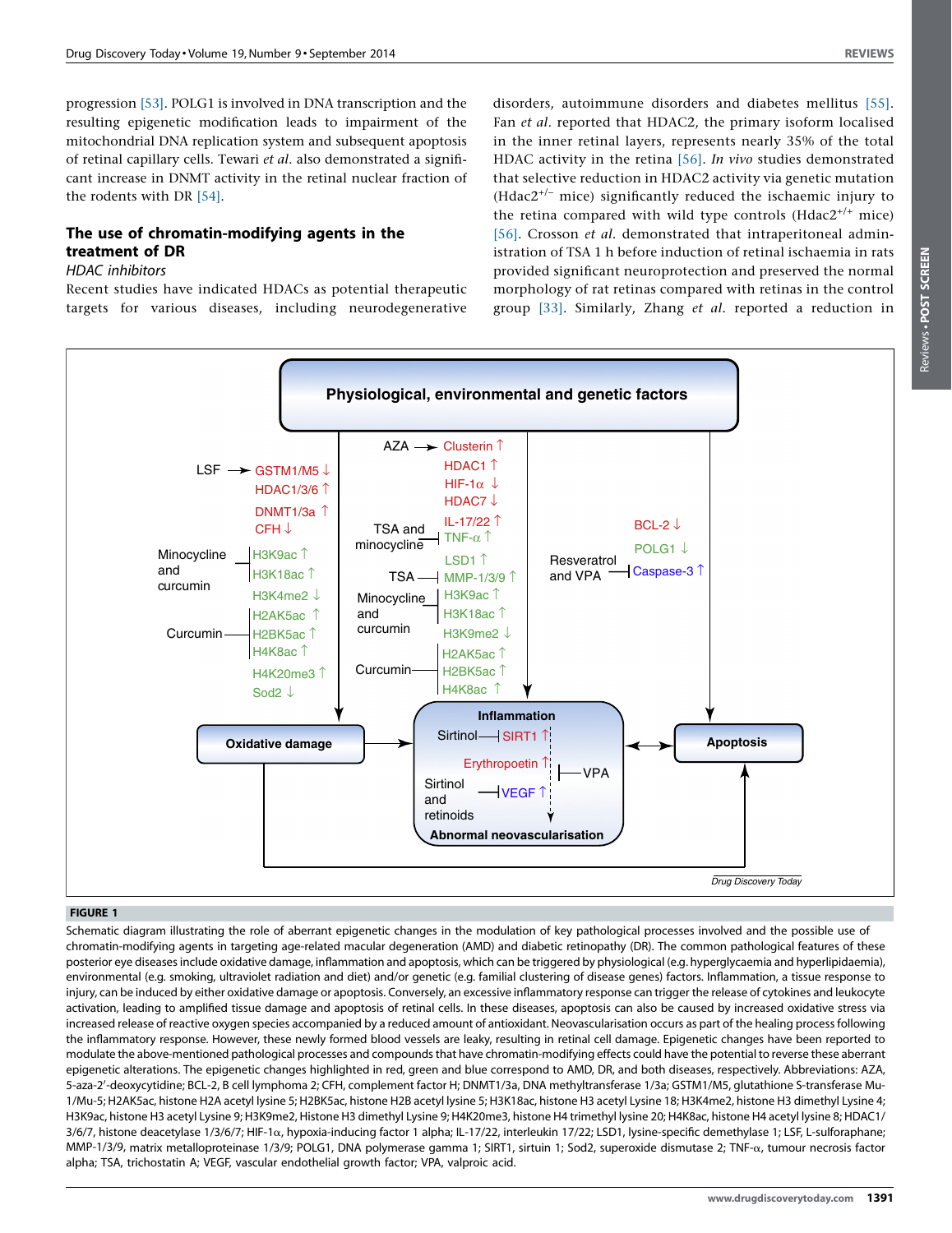<span id="page-5-0"></span>retinal and optic nerve damage in rats with retinal ischaemia following subcutaneous administration of VPA. The authors also reported a corresponding increase in heat-shock protein 70 (Hsp70) transcriptional activity and a significant reduction in the level of caspase 3 activity in the retina of rats treated with VPA, suggesting that ischaemia-induced retinal cell apoptosis is ameliorated by treatment with VPA [\[57\]](#page-6-0). Despite these neuroprotective effects, VPA has been reported to affect colour vision discrimination in patients with epilepsy [\[58\]](#page-6-0). In addition, VPA was also found to reduce visual acuity and fields in patients with retinitis pigmentosa and to have adverse effects, such as lethargy, stomach irritation and weight gain [\[59,60\].](#page-6-0) These important findings necessitate further pharmacological and clinical evaluation before its intraocular use in retinopathies.

## Other potential epigenetic-based therapies

Minocycline, a second-generation tetracycline, has been shown to inhibit the expression of pro-inflammatory cytokines and prevent apoptosis of retinal cells in in vivo and in vitro diabetic models [\[50\]](#page-6-0). Kadiyala et al. demonstrated a significant decrease in hyperglycaemia-induced acetylation of retinal histones H2, H3 and H4 in diabetic rats treated with minocycline over the duration of the study [\[50\].](#page-6-0) A significant reduction in hyperglycaemiainduced acetylation of H3K18 and H3K9 in high glucose-cultured retinal Müller cells treated with minocycline has also been reported. The altered H3K18 and H3K9 acetylation status resulted in a reduction in the expression of tumour necrosis factor (TNF)- $\alpha$ , monocyte chemoattractant protein-1 and glial fibrillary acidic protein [\[61\].](#page-6-0)

Curcumin, extracted from turmeric, has been investigated in the management of DR owing to its antioxidant and antiinflammatory properties [\[62,63\]](#page-6-0). It has been shown to inhibit p300- and CREB-binding protein (CBP)-HATS, which are transcriptional coactivators of cell growth, differentiation and apoptosis [\[62\].](#page-6-0) Oral administration of curcumin was found to inhibit the hyperglycaemia-induced increase in the acetylation of H3K9, H3K18, H4K8, H2AK5 and H2BK5 in the retinas of diabetic rats [\[64\]](#page-6-0). However, the authors reported no effect on retinal histone acetylation with intraperitoneal administration of curcumin [\[64\]](#page-6-0). These discrepant observations might result from the extensive excretion of curcumin in bile and subsequent transformation to tetrahydrocurcumin and hexahydrocurcumin [\[65\].](#page-6-0) Another naturally occurring compound, resveratrol, has also been shown to reduce the glycated

haemoglobin A1c level in diabetic rats with 4-month supplementation [\[66\]](#page-6-0).

The experimental methodology used to investigate the abovementioned chromatin-modifying agents in this disease are summarised in [Table](#page-3-0) 1 for comparative purposes.

#### Concluding remarks

Recently, treatment strategies for various diseases (e.g. haematological malignancies) have revolved around targeting the underlying pathological processes at the epigenomic level [\[29\].](#page-6-0) These are directed at reversing aberrant chromatin remodelling that dictates the expression of genes involved in regulating cellular processes, such as proliferation, apoptosis, ageing, inflammation and angiogenesis, via the activity of chromatin-remodelling enzymes [8,28,35,67]. The recent discovery of epigenetic modifications in patients with posterior eye diseases has led to interest in the potential use of agents that target these enzymes [8,16,26,48]. However, the research on the use of HDACI, DNMTIs and other potential epigenetic-based therapies in AMD and DR management is relatively young and in vitro and in vivo studies are ongoing. These results, together with the prudent evaluation of their mechanism of action, specificity and adverse effects, are essential for the advancement of these epigenetic modulators into future clinical trials. The role of aberrant epigenetic changes in the modulation of key pathological processes involved and the possible use of chromatin-modifying agents in targeting posterior eye diseases are summarised in [Fig.](#page-4-0) 1.

Given the complex nature of AMD and DR, it is crucial to establish a database of aberrant methylation and acetylation patterns involved, single nucleotide polymorphisms and genes that are dysregulated in normal eye development and ageing that might predispose one to the disease(s). These anomalies can be detected using high-throughput screening procedures and by GWAS (e.g. Human Epigenome Project). Such a database will help identify epigenetic markers of disease risk and progression, predict drug response and/or adverse effects, facilitate the design of improved epigenetic-based agents and optimise the use of the current agents in the management of these disorders. Furthermore, GWAS are warranted in clinical trials to determine the global epigenetic status following the treatment of patients with AMD or DR with chromatin-modifying agents. Ultimately, such approaches will enable clinicians to devise individualised therapies with optimum long-term therapeutic outcomes and minimal adverse effects, and promise patients 'healthy ageing'.

#### References

- 1 Gibney, E.R. and Nolan, C.M. (2010) [Epigenetics](http://refhub.elsevier.com/S1359-6446(14)00120-2/sbref0005) and gene expression. Heredity 105, [4–13](http://refhub.elsevier.com/S1359-6446(14)00120-2/sbref0005)
- 2 Das, P.M. and Singal, R. (2004) DNA [methylation](http://refhub.elsevier.com/S1359-6446(14)00120-2/sbref0010) and cancer. J. Clin. Oncol. 22, [4632–4642](http://refhub.elsevier.com/S1359-6446(14)00120-2/sbref0010)
- 3 Kohli, R.M. and Zhang, Y. (2013) TET enzymes, TDG and the [dynamics](http://refhub.elsevier.com/S1359-6446(14)00120-2/sbref0015) of DNA [demethylation.](http://refhub.elsevier.com/S1359-6446(14)00120-2/sbref0015) Nature 502, 472–479
- 4 Yoshida, M. et al. (2001) Histone [deacetylase](http://refhub.elsevier.com/S1359-6446(14)00120-2/sbref0020) as a new target for cancer [chemotherapy.](http://refhub.elsevier.com/S1359-6446(14)00120-2/sbref0020) Cancer Chemother. Pharmacol. 48, S20–S26
- 5 [Timmermann,](http://refhub.elsevier.com/S1359-6446(14)00120-2/sbref0025) S. et al. (2001) Histone acetylation and diseases. Cell. Mol. Life Sci. 58, [728–736](http://refhub.elsevier.com/S1359-6446(14)00120-2/sbref0025)
- 6 Feinberg, A.P. and Vogelstein, B. (1983) [Hypomethylation](http://refhub.elsevier.com/S1359-6446(14)00120-2/sbref0030) distinguishes genes of some human cancers from their normal [counterparts.](http://refhub.elsevier.com/S1359-6446(14)00120-2/sbref0030) Nature 301, [89–92](http://refhub.elsevier.com/S1359-6446(14)00120-2/sbref0030)
- 7 Ropero, S. and Esteller, M. (2007) The role of histone [deacetylases](http://refhub.elsevier.com/S1359-6446(14)00120-2/sbref0035) (HDACs) in [human](http://refhub.elsevier.com/S1359-6446(14)00120-2/sbref0035) cancer. Mol. Oncol. 1, 19–25
- 8 Halili, M.A. et al. (2009) Histone deacetylase inhibitors in [inflammatory](http://refhub.elsevier.com/S1359-6446(14)00120-2/sbref0040) disease. Curr. Top. Med. Chem. 9, [309–319](http://refhub.elsevier.com/S1359-6446(14)00120-2/sbref0040)
- 9 Katoh, M. (2013) Therapeutics targeting [angiogenesis:](http://refhub.elsevier.com/S1359-6446(14)00120-2/sbref0045) genetics and epigenetics, [extracellular](http://refhub.elsevier.com/S1359-6446(14)00120-2/sbref0045) miRNAs and signaling networks. Int. J. Mol. Med. 32, 763–767
- 10 Rosberger, D.F. (2013) Diabetic [retinopathy.](http://refhub.elsevier.com/S1359-6446(14)00120-2/sbref0050) current concepts and emerging therapy. [Endocrinol.](http://refhub.elsevier.com/S1359-6446(14)00120-2/sbref0050) Metab. Clin. N. Am. 42, 721–745
- 11 Donati, G. (2007) Emerging therapies for [neovascular](http://refhub.elsevier.com/S1359-6446(14)00120-2/sbref0055) age-related macular degeneration: state of the art. [Ophthalmologica](http://refhub.elsevier.com/S1359-6446(14)00120-2/sbref0055) 221, 366–377
- 12 Suuronen, T. et al. (2007) Epigenetic regulation of [clusterin/apolipoprotein](http://refhub.elsevier.com/S1359-6446(14)00120-2/sbref0060) J [expression](http://refhub.elsevier.com/S1359-6446(14)00120-2/sbref0060) in retinal pigment epithelial cells. Biochem. Biophys. Res. Commun. 357, [397–401](http://refhub.elsevier.com/S1359-6446(14)00120-2/sbref0060)